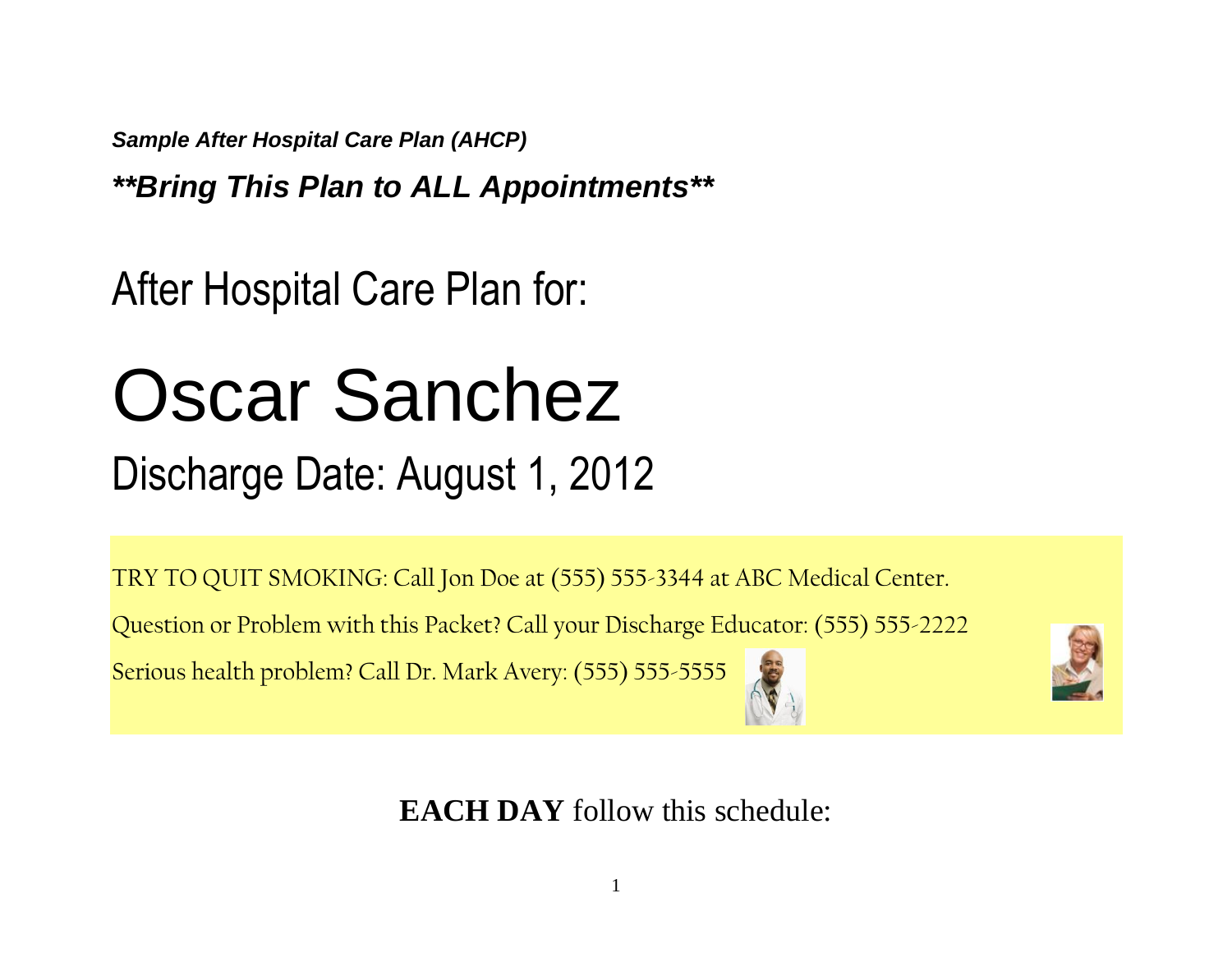### MEDICINES

| What time of<br>day do I take<br>this medicine? | Why am I<br>taking this<br>medicine?        | Medicine name<br>Amount                                       | How many (or<br>how much) do I<br>take? | How do I take this<br>medicine? |
|-------------------------------------------------|---------------------------------------------|---------------------------------------------------------------|-----------------------------------------|---------------------------------|
|                                                 | <b>Blood</b><br>pressure                    | <b>PROCARDIA XL</b><br><b>NIFEDIPINE</b><br>90 mg             | 1 pill                                  | By mouth                        |
|                                                 | <b>Blood</b><br>pressure                    | <b>HYDROCHLOROTHIAZIDE</b><br>$25 \text{ mg}$                 | 1 pill                                  | By mouth                        |
| <b>Morning</b>                                  | <b>Blood</b><br>pressure                    | <b>CLONIDINE HCI</b><br>$0.1$ mg                              | 3 pills                                 | By mouth                        |
|                                                 | <b>Cholesterol</b>                          | <b>LIPITOR</b><br><b>ATORVASTATIN CALCIUM</b><br><b>20 mg</b> | 1 pill                                  | By mouth                        |
|                                                 | <b>Stomach</b>                              | <b>PROTONIX</b><br><b>PANTOPRAZOLE SODIUM</b><br>40 mg        | 1 pill                                  | By mouth                        |
|                                                 | <b>Heart</b>                                | <b>ASPIRIN EC</b><br>325 mg                                   | 1 pill                                  | By mouth                        |
|                                                 | To stop<br>smoking                          | <b>NICOTINE</b><br>14 mg/24 hour                              | 1 patch                                 | On skin                         |
|                                                 | Then, after 4<br>weeks use<br>$\rightarrow$ | <b>NICOTINE</b><br>7 mg/24 hour                               | 1 patch                                 | On skin                         |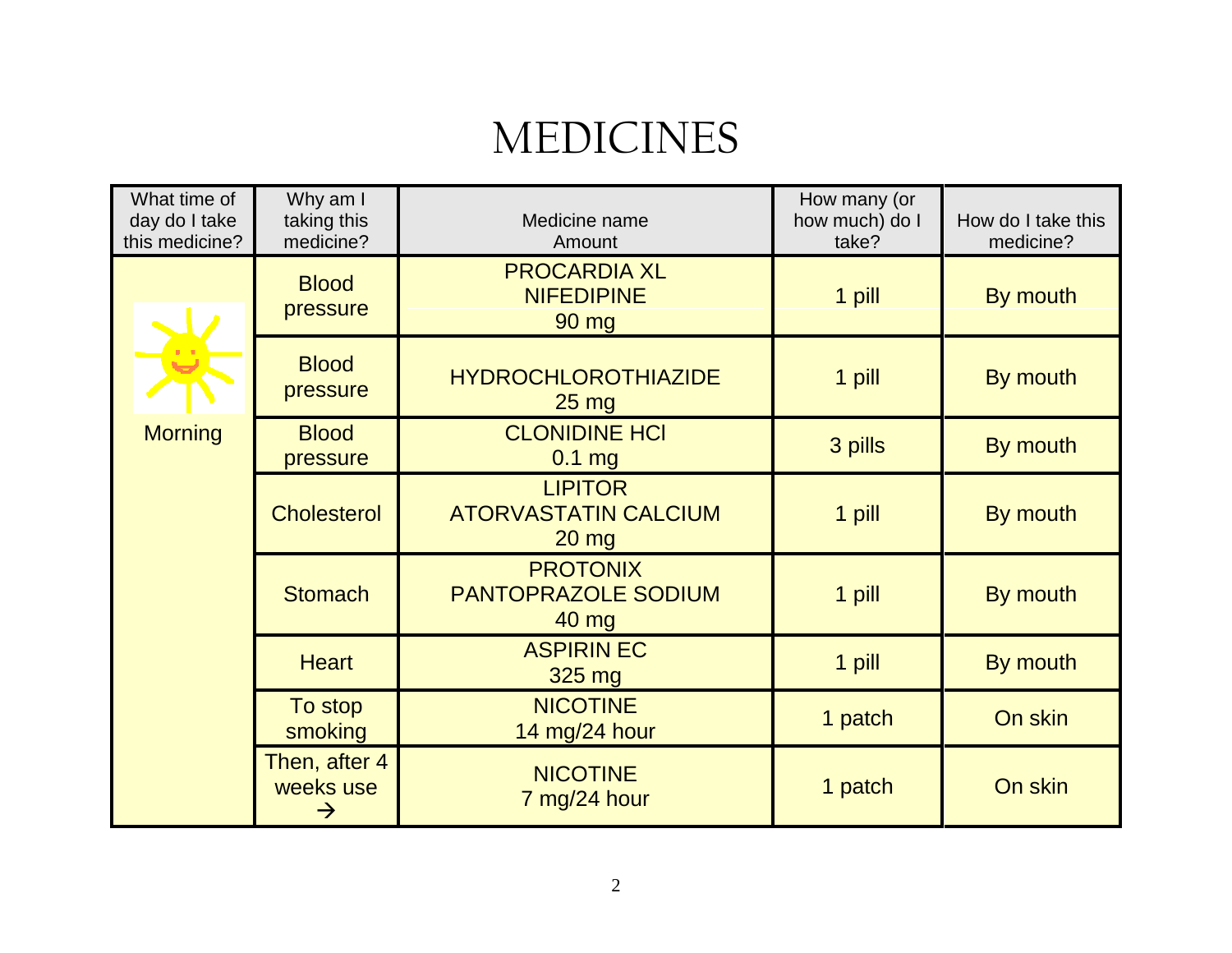| What time of<br>day do I take<br>this medicine? | Why am I<br>taking this<br>medicine? | Medicine name<br>Amount                                    | How many (or<br>how much) do I<br>take? | How do I take this<br>medicine? |
|-------------------------------------------------|--------------------------------------|------------------------------------------------------------|-----------------------------------------|---------------------------------|
|                                                 | <b>Blood</b><br>pressure             | <b>COZAAR</b><br><b>LOSARTAN POTASSIUM</b><br>$50$ mg      | 1 pill                                  | By mouth                        |
|                                                 | Infection in<br>eye                  | <b>VIGAMOX</b><br><b>MOXIFLOXACIN HCI</b><br>0.5% solution | 1 drop                                  | In your left eye                |
|                                                 |                                      |                                                            |                                         |                                 |
| Noon                                            | <b>Blood</b><br>pressure             | <b>ATENOLOL</b><br>75 mg                                   | 1 pill                                  | By mouth                        |
|                                                 | <b>Blood</b><br>pressure             | <b>LISINOPRIL</b><br>40 m                                  | 1 pill                                  | By mouth                        |
|                                                 | Infection in<br>eye                  | <b>VIGAMOX</b><br><b>MOXIFLOXACIN HCI</b><br>0.5% solution | 1 drop                                  | In your left eye                |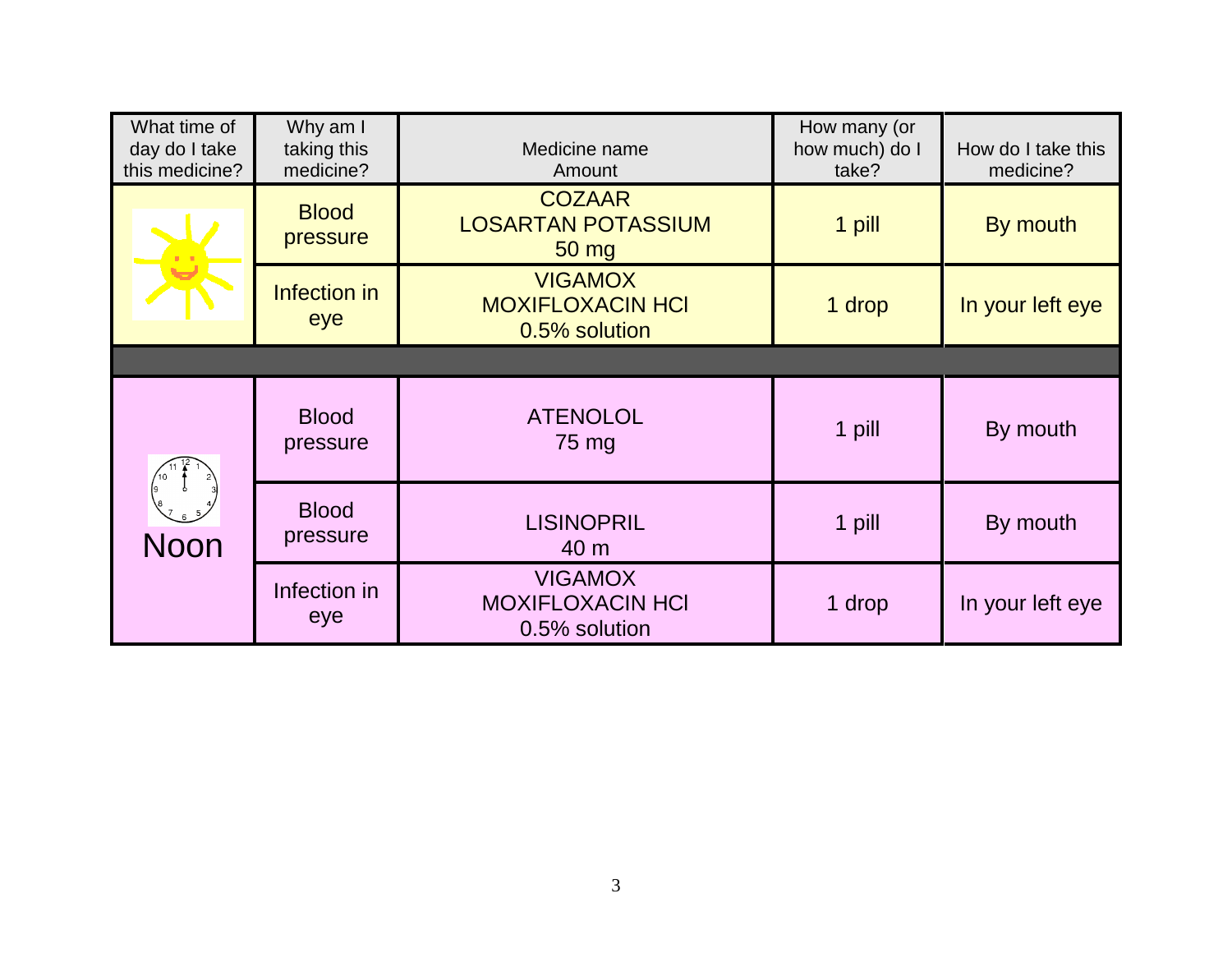| What time of<br>day do I take<br>this medicine? | Why am I<br>taking this<br>medicine? | Medicine name<br>Amount                                     | How many (or<br>how much) do I<br>take?                                  | How do I take this<br>medicine? |
|-------------------------------------------------|--------------------------------------|-------------------------------------------------------------|--------------------------------------------------------------------------|---------------------------------|
| Evening                                         | Infection in<br>eye                  | <b>VIGAMOX</b><br><b>MOXIFLOXACIN HCI</b><br>0.5 % solution | 1 drop                                                                   | In your left eye                |
|                                                 |                                      |                                                             |                                                                          |                                 |
| <b>Bedtime</b>                                  | <b>Blood</b><br>pressure             | <b>CLONIDINE HCI</b><br>3 pills<br>$0.1$ mg                 |                                                                          | By mouth                        |
|                                                 |                                      |                                                             |                                                                          |                                 |
| If you need<br>it for<br>headache               | Headache                             | <b>TRAMADOL HCI</b><br>50 mg                                | 1-2 pills<br>Every 6 hours<br>If you need it                             | By mouth                        |
| If you need<br>it for<br>chest pain             | Chest pain                           | <b>NITROGLYCERIN</b><br>$0.4$ mg                            | 1 pill every 5<br>minutes<br>(if need more<br>than 3 pills, call<br>911) | Under your<br>tongue            |
| If you need<br>it to stop<br>smoking            | To stop<br>smoking                   | <b>NICORELIEF</b><br>NICOTINE POLACRILEX<br>4 mg gum        | Gum                                                                      | Chew                            |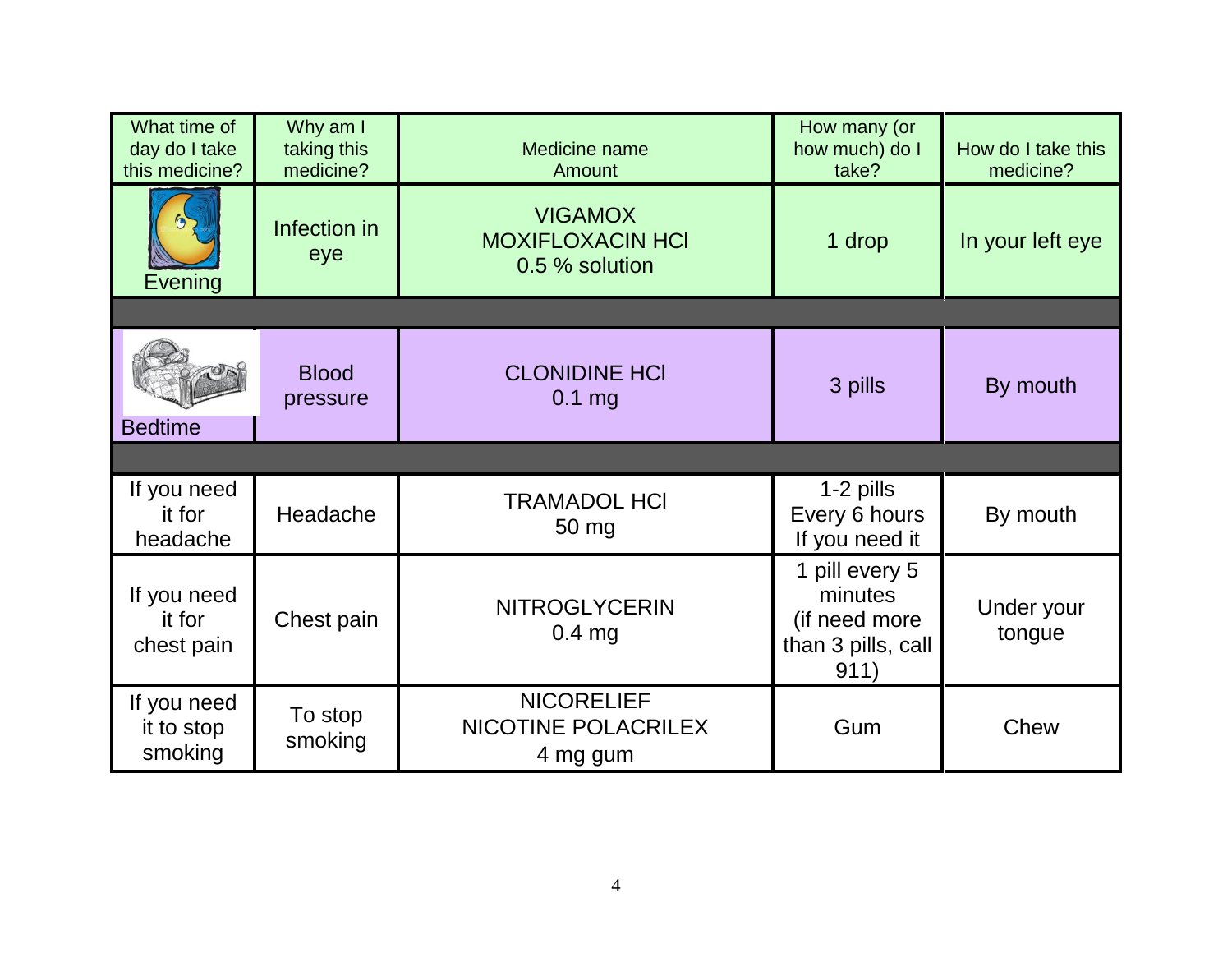### \*\* Bring this Plan to ALL Appointments\*\*

Oscar Sanchez

What is my main medical problem?

Chest Pain

When are my appointments?

| Wednesday,                   | Thursday,                  | Wednesday              |
|------------------------------|----------------------------|------------------------|
| August 8                     | August 16                  | September 12           |
| at 11:30 a.m.                | at 3:20 p.m.               | at 9:00 a.m.           |
| Dr. Mark Avery               | Dr. Anita Jones            | Dr. Lin Wu             |
| <b>Primary Care Provider</b> | Rheumatologist             | Cardiologist           |
| (Doctor)                     |                            |                        |
| 100 Main St, $2nd$ Floor     | 100 Pleasant Rd, Suite 105 | 100 Park Rd, Suite 504 |
| Anytown, ST                  | Anytown, ST                | Anytown, ST            |
| For a Followup               | For your arthritis         | To check your heart    |
| appointment                  |                            |                        |
| Office Phone #:              | Office Phone #:            | Office Phone #:        |
| $(555) 555-5555$             | $(555) 555-6666$           | $(555) 555 - 4444$     |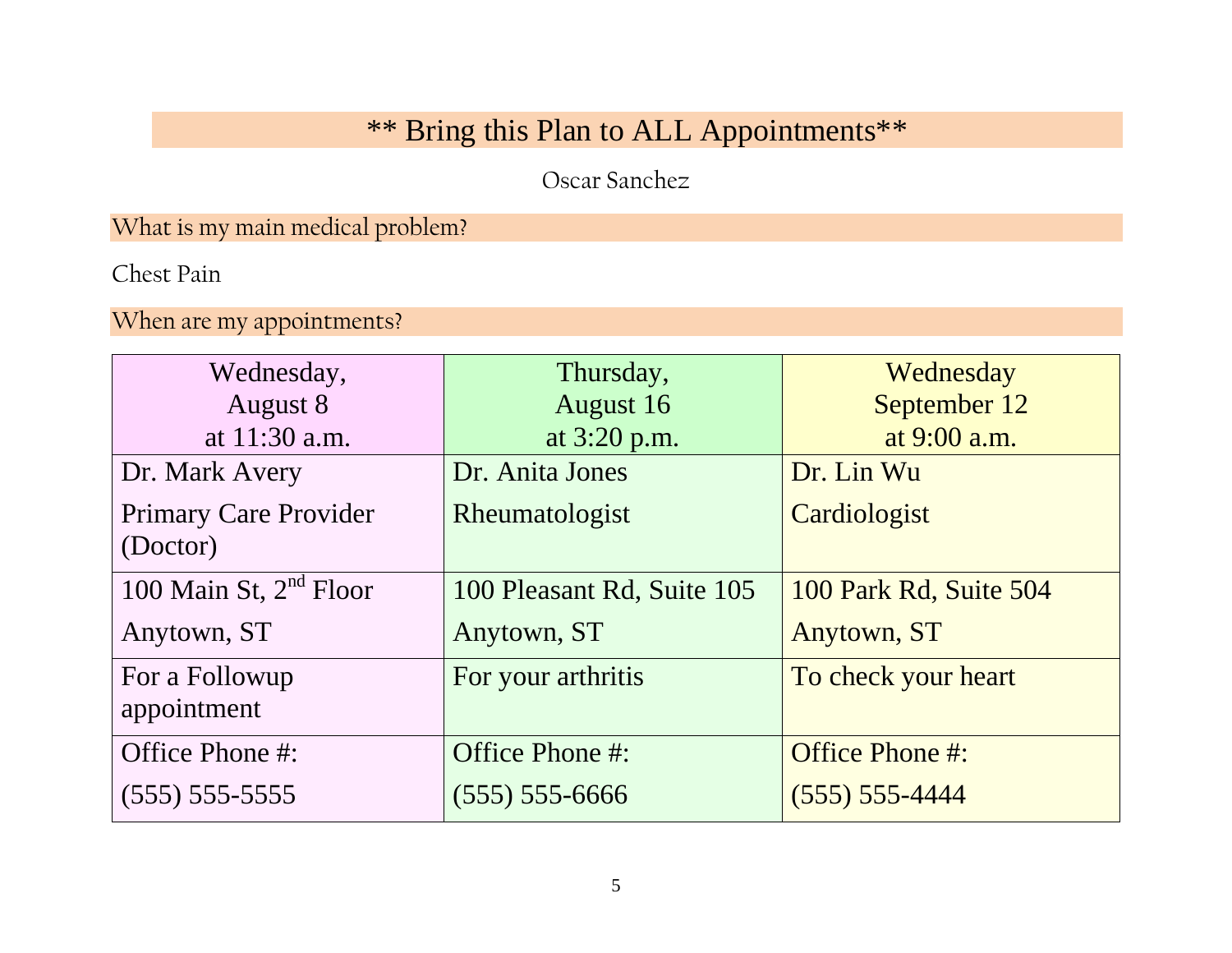What exercises are good for me?

Walk for at least 20 minutes each day.

What should I eat?

Eating food that is low in fat and low in cholesterol will help you stay healthy.

What are my medicine allergies?

**REMEMBER you are ALLERGIC to MOTRIN.** 

Where is my pharmacy?

Joe's Pharmacy 1234 Summertime Ave. Anytown, ST 55555 (555) 555-7777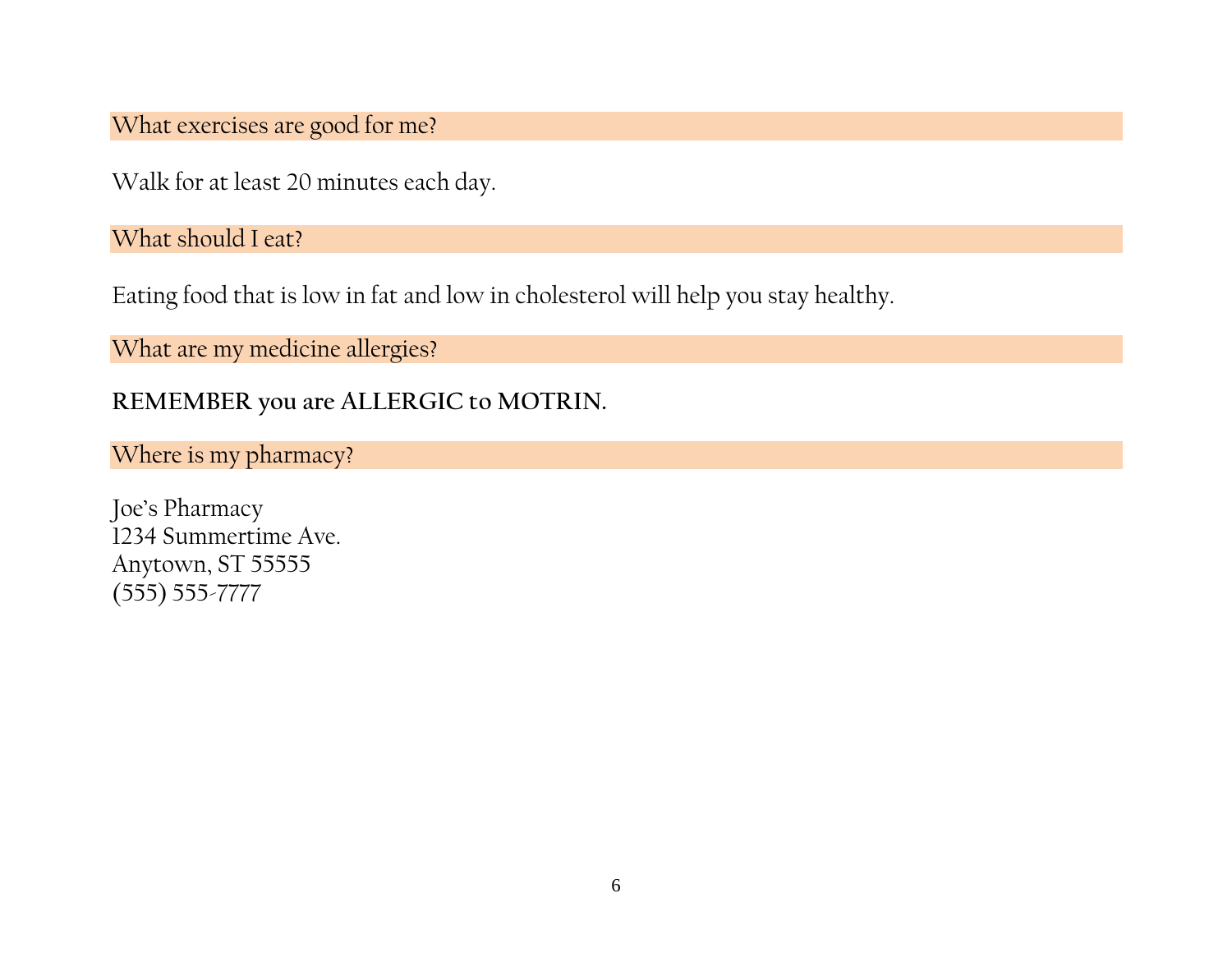#### **Questions for**

**Dr. Avery**

For my appointment on **Wednesday, August 8th, at 11:30 am**

**Check the box and write notes to remember what to talk about with Dr. Avery.** 

| I have questions about: |
|-------------------------|
|                         |
|                         |
|                         |
|                         |
|                         |
|                         |
|                         |

Dr. Avery: When I left the hospital, results from some tests were not available. Please check for results of these tests.

- $\Box$  I am having trouble with the stairs in my house.
- Someone I live with smokes. П
- □ I feel stressed or overwhelmed.
- I am having trouble getting food.  $\Box$
- There are other things going on in my life that are affecting my health.  $\Box$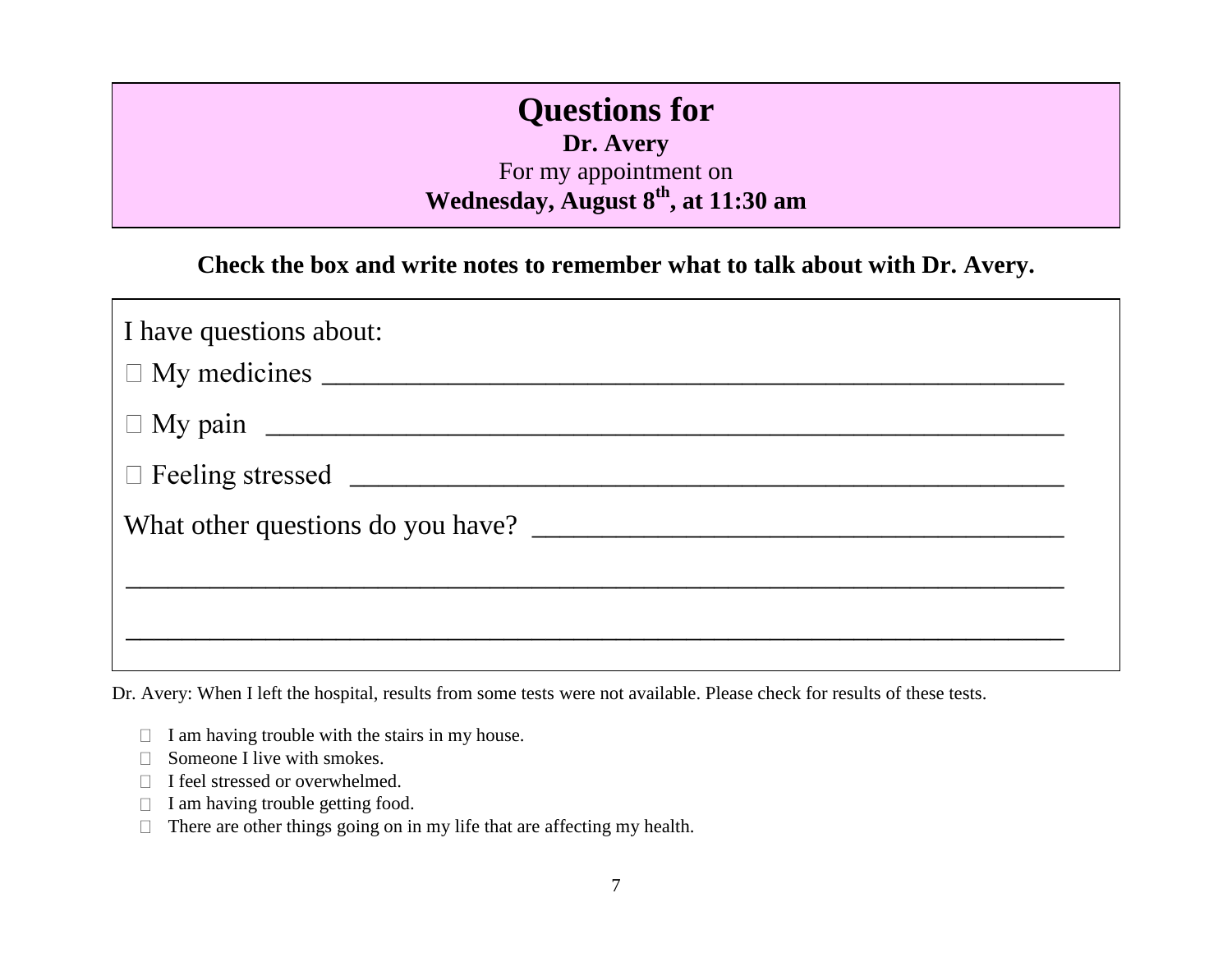## August 2012

| <b>Sunday</b> | <b>Monday</b> | <b>Tuesday</b> | Wednesday                                                                            | <b>Thursday</b>                                                                     | Friday                              | <b>Saturday</b>         |
|---------------|---------------|----------------|--------------------------------------------------------------------------------------|-------------------------------------------------------------------------------------|-------------------------------------|-------------------------|
|               |               |                | 1 Delivery of<br>Bed by Martin,<br>Inc. 555-555-<br>6767                             | $\boldsymbol{2}$<br>N.E. VNA to<br>visit 555-555-<br>8888                           | 3<br><b>Pharmacist will</b><br>call | $\overline{\mathbf{4}}$ |
| 5             | 6             | 7              | 8<br>Dr. Avery at<br>11:30am<br>$100$ Main St, $2nd$<br>Floor, Anytown,<br><b>ST</b> | 9                                                                                   | 10                                  | 11                      |
| 12            | 13            | 14             | 15                                                                                   | <b>16</b><br>Dr. Jones at 3:20<br>pm, 100 Pleasant<br>Rd, Suite 105,<br>Anytown, ST | 17                                  | 18                      |
| 19            | 20            | 21             | 22                                                                                   | 23                                                                                  | 24                                  | 25                      |
| 26            | 27            | 28             | 29                                                                                   | 30                                                                                  | 31                                  |                         |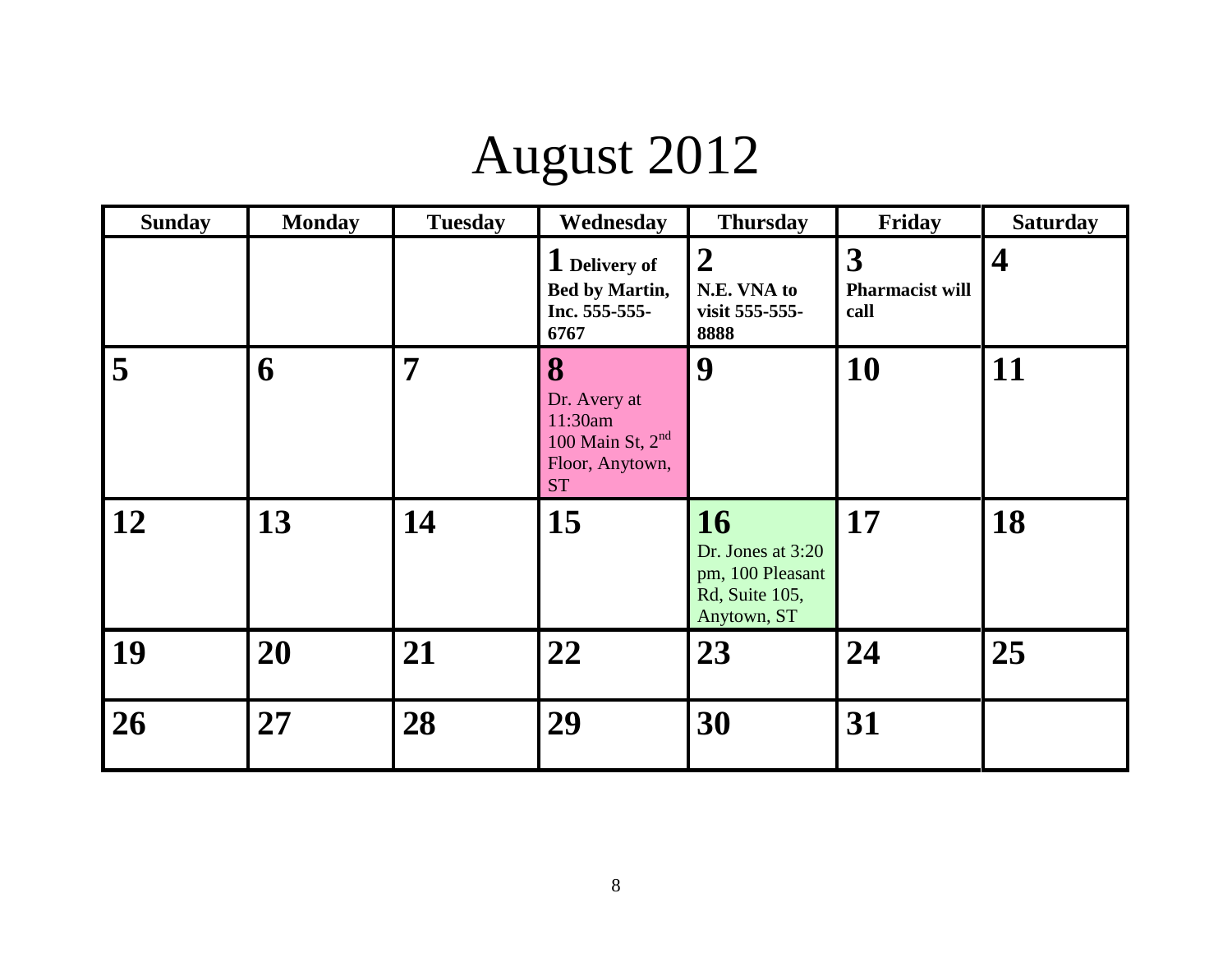### September 2012

| <b>Sunday</b>  | <b>Monday</b>  | <b>Tuesday</b>          | Wednesday                                                               | <b>Thursday</b> | Friday | <b>Saturday</b> |
|----------------|----------------|-------------------------|-------------------------------------------------------------------------|-----------------|--------|-----------------|
|                |                |                         |                                                                         |                 |        |                 |
| $\overline{2}$ | 3 Labor<br>Day | $\overline{\mathbf{4}}$ | 5                                                                       | 6               | 7      | 8               |
| 9              | 10             | 11                      | 12<br>Dr. Wu at 9:00<br>am at 100 Park<br>Rd, Suite 504,<br>Anytown, ST | 13              | 14     | 15              |
| 16             | 17             | 18                      | 19                                                                      | 20              | 21     | 22              |
| 23             | 24             | 25                      | 26                                                                      | 27              | 28     | 29              |
| 30             |                |                         |                                                                         |                 |        |                 |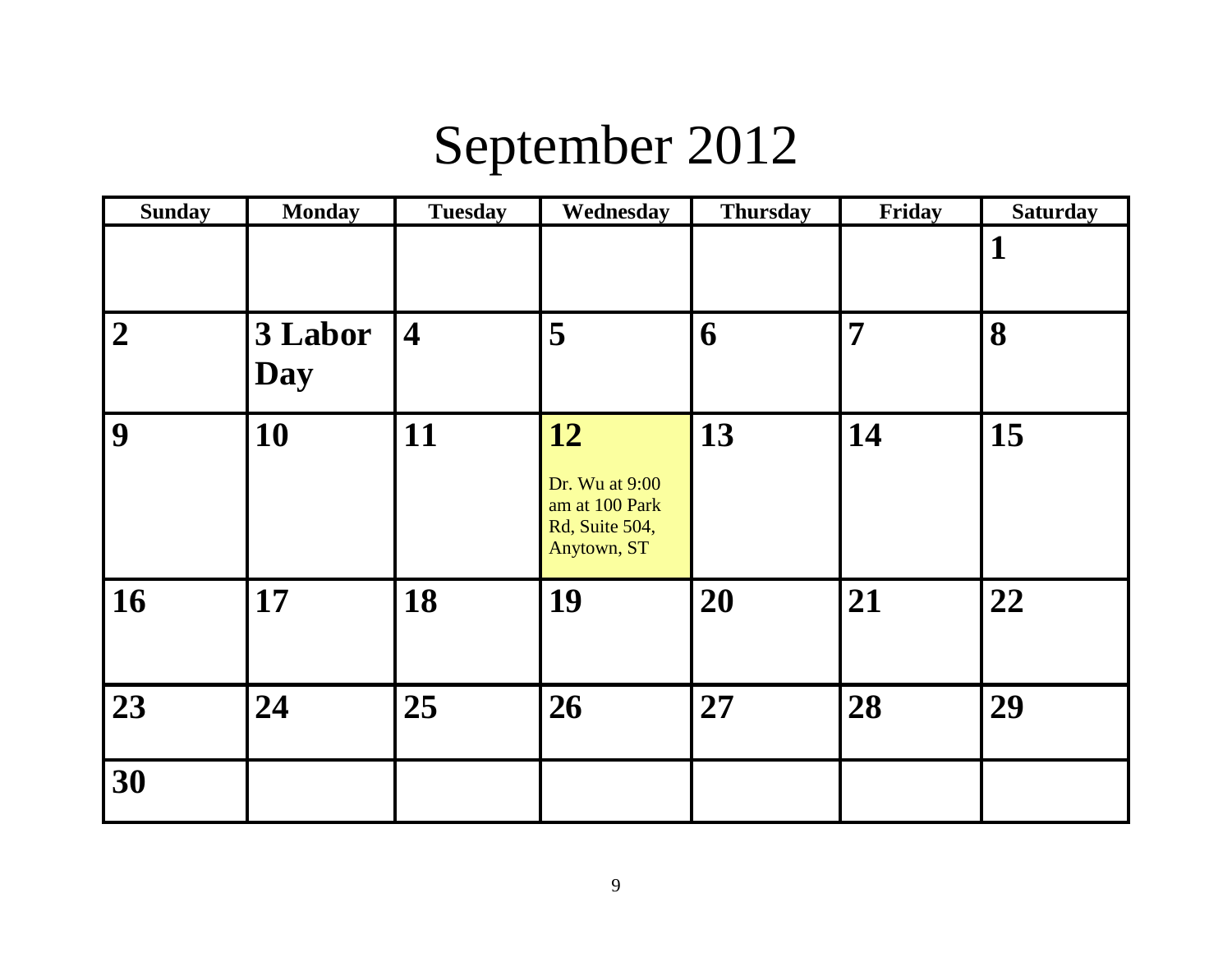#### My Medical Problem:

## Noncardiac Chest Pain

Noncardiac chest pain is pain that is not caused by a heart problem.

- If your chest pain gets different or worse, call your doctor.
- Take your medicines as prescribed.
- See your doctor and ask questions.